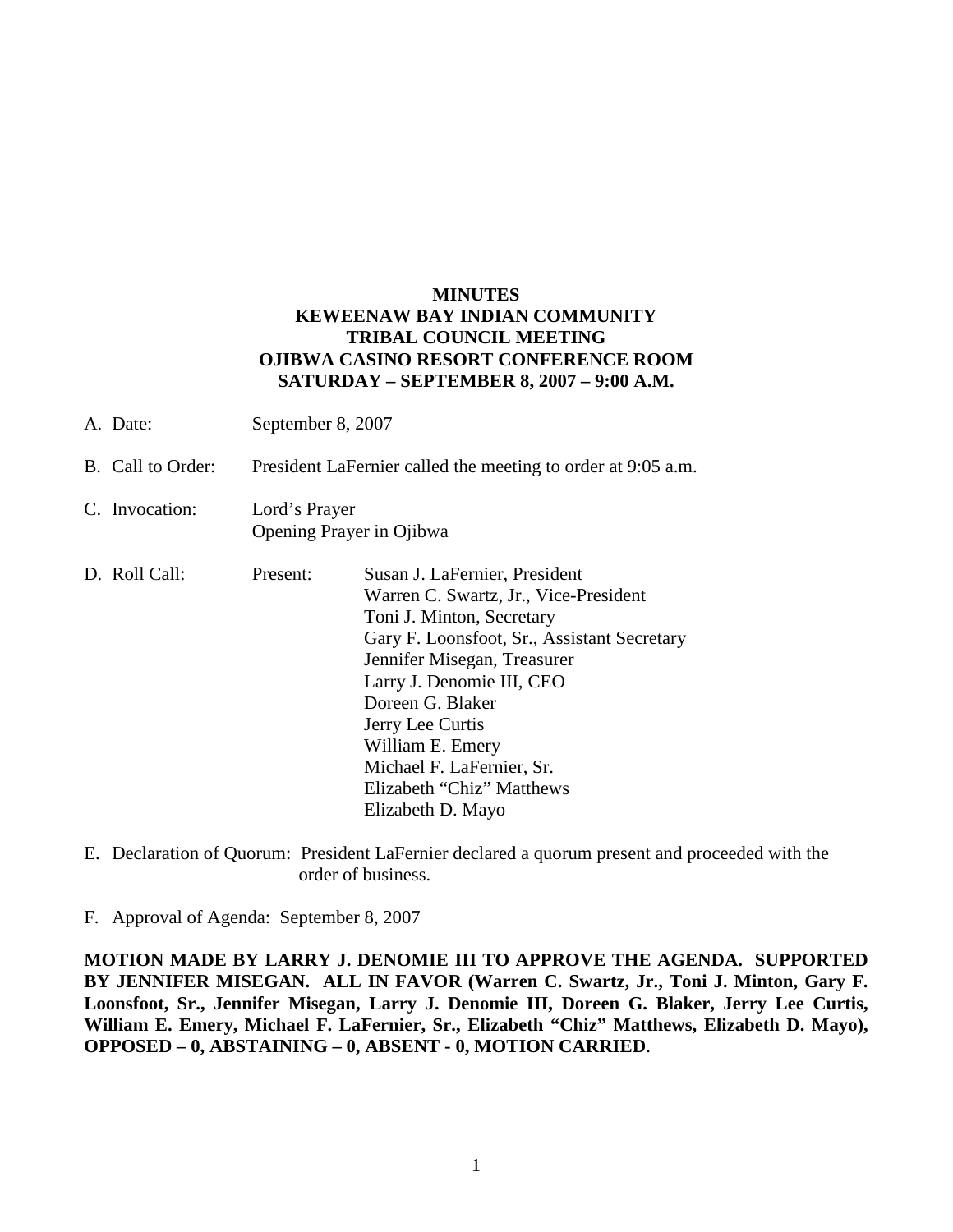- G. For Your Information:
	- 1. A "Thank you" from Robin Roe and Kerry, Gabrielle & Gavin Picciano for the Florida trip support.
	- 2. A "Thank you" from the Upper Peninsula Children's Museum for the 2% disbursement.
	- 3. An acknowledgement from Debbie Stabenow regarding VOCA Support.
	- 4. A "Thank you" from Debbie Stabenow for campaign donation.
	- 5. A letter from Byron Dorgan, United States Senator/Chairman of the Senate Committee on Indian Affairs.
	- 6. A letter from Robert Kewaygoshkum, Chairman of Grand Traverse Band of Ottawa & Chippewa Indians – KBIC Flag was flown during the Vietnam Traveling Wall Memorial Week July 13-16, 2007.
- H. President's Report/August 2007 available for your review.

**MOTION MADE BY TONI J. MINTON TO APPROVE THE PRESIDENT'S REPORT. SUPPORTED BY GARY F. LOONSFOOT, SR. ALL IN FAVOR (Warren C. Swartz, Jr., Toni J. Minton, Gary F. Loonsfoot, Sr., Jennifer Misegan, Larry J. Denomie III, Doreen G. Blaker, Jerry Lee Curtis, William E. Emery, Michael F. LaFernier, Sr., Elizabeth "Chiz" Matthews, Elizabeth D. Mayo), OPPOSED – 0, ABSTAINING – 0, ABSENT - 0, MOTION CARRIED**.

I. CEO's Report/August 2007 – available for your review. [Also available on ojibwa.com]

**MOTION MADE BY MICHAEL F. LAFERNIER, SR. TO APPROVE THE CEO'S REPORT. SUPPORTED BY ELIZABETH "CHIZ" MATTHEWS. ALL IN FAVOR (Warren C. Swartz, Jr., Toni J. Minton, Gary F. Loonsfoot, Sr., Jennifer Misegan, Larry J. Denomie III, Doreen G. Blaker, Jerry Lee Curtis, William E. Emery, Michael F. LaFernier, Sr., Elizabeth "Chiz" Matthews, Elizabeth D. Mayo), OPPOSED – 0, ABSTAINING – 0, ABSENT - 0, MOTION CARRIED**.

J. Secretary's Report/August 2007 – available for your review.

**MOTION MADE BY JENNIFER MISEGAN TO APPROVE THE SECRETARY'S REPORT. SUPPORTED BY MICHAEL F. LAFERNIER, SR. ALL IN FAVOR (Warren C. Swartz, Jr., Toni J. Minton, Gary F. Loonsfoot, Sr., Jennifer Misegan, Larry J. Denomie III, Doreen G. Blaker, Jerry Lee Curtis, William E. Emery, Michael F. LaFernier, Sr., Elizabeth "Chiz" Matthews, Elizabeth D. Mayo), OPPOSED – 0, ABSTAINING – 0, ABSENT - 0, MOTION CARRIED**.

K. Treasurer's Report/August 2007 – no written report, Council approved two donations.

**MOTION MADE BY TONI J. MINTON TO APPROVE THE TREASURER'S REPORT. SUPPORTED BY GARY F. LOONSFOOT, SR. ALL IN FAVOR (Warren C. Swartz, Jr., Toni J. Minton, Gary F. Loonsfoot, Sr., Jennifer Misegan, Larry J. Denomie III, Doreen G. Blaker, Jerry Lee Curtis, William E. Emery, Michael F. LaFernier, Sr., Elizabeth "Chiz" Matthews, Elizabeth D. Mayo), OPPOSED – 0, ABSTAINING – 0, ABSENT - 0, MOTION CARRIED**.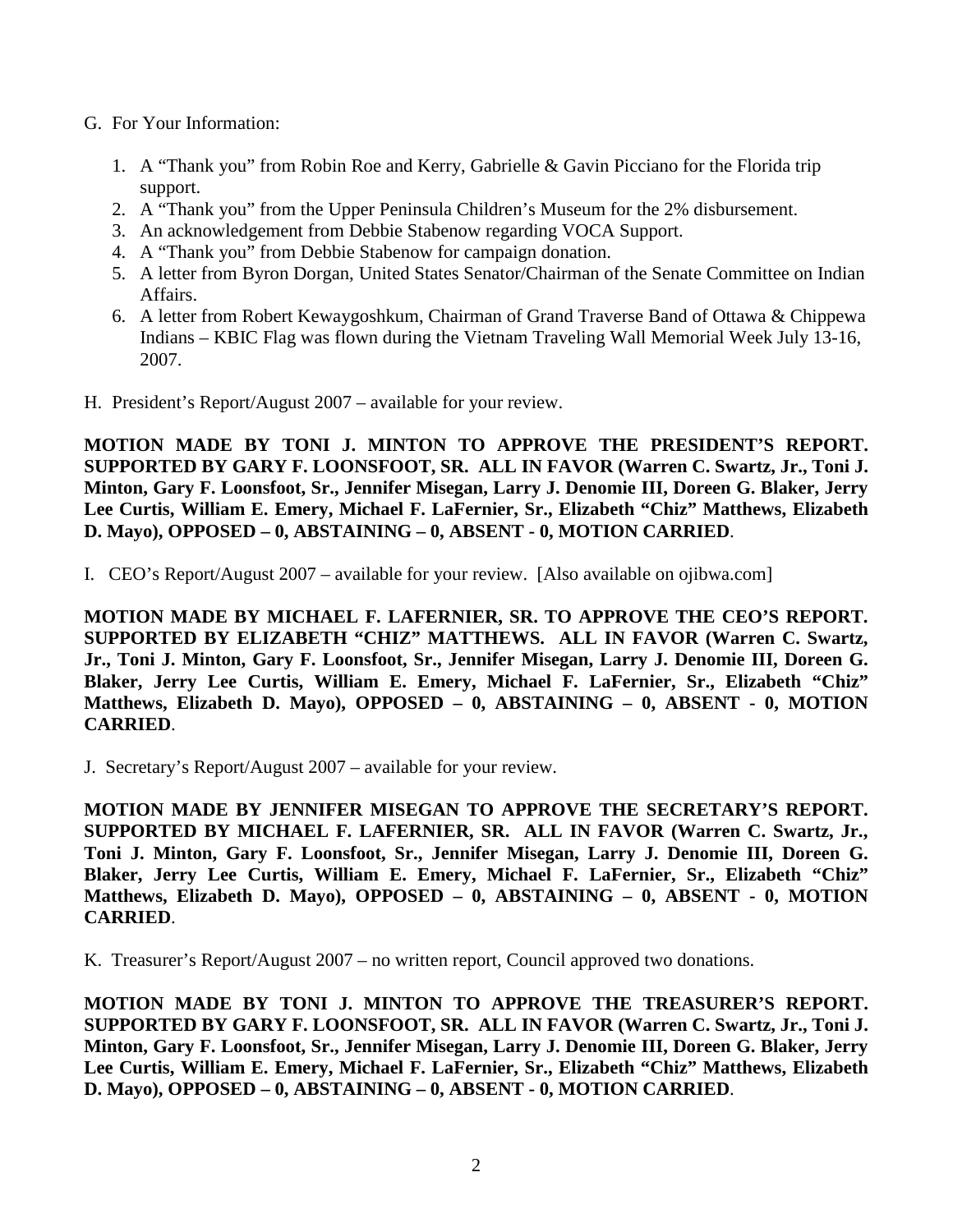L. Department Head Reports- July 2007

**MOTION MADE BY WARREN C. SWARTZ, JR. TO TABLE THE DEPARTMENT HEAD REPORTS FOR JULY 2007. SUPPORTED BY WILLIAM E. EMERY. ALL IN FAVOR (Warren C. Swartz, Jr., Toni J. Minton, Gary F. Loonsfoot, Sr., Jennifer Misegan, Larry J. Denomie III, Doreen G. Blaker, Jerry Lee Curtis, William E. Emery, Michael F. LaFernier, Sr., Elizabeth "Chiz" Matthews, Elizabeth D. Mayo), OPPOSED – 0, ABSTAINING – 0, ABSENT - 0, MOTION CARRIED**.

- M. Recognize Scheduled Delegation/Individuals:
	- 1. Bill Jondreau Enrollment and Education Issues. The Committee has 487 new enrollees, 64 pending applications, 214 denials, 28 relinquishments and 244 corrections since the enrollment has reopened. Bill will put information from the Enrollment Ordinance in the Newsletter on the process for correcting enrollment files.

Bill informed the Council that his son did not get accepted into the Head Start Program this year and he was under the impression that all KBIC 4-year olds would be accepted.

**MOTION MADE BY JENNIFER MISEGAN TO CONTACT OTHER TRIBES TO FIND OUT WHAT THEY DO IN ORDER TO INCLUDE ALL TRIBAL MEMBER CHILDREN IN THEIR HEAD START PROGRAMS REGARDLESS OF THEIR FAMILIES INCOME AND TO HAVE IT BACK WITHIN TWO WEEKS. SUPPORTED BY DOREEN G. BLAKER. ALL IN FAVOR (Warren C. Swartz, Jr., Toni J. Minton, Gary F. Loonsfoot, Sr., Jennifer Misegan, Larry J. Denomie III, Doreen G. Blaker, Jerry Lee Curtis, William E. Emery, Michael F. LaFernier, Sr., Elizabeth "Chiz" Matthews, Elizabeth D. Mayo), OPPOSED - 0, ABSTAINING - 0, ABSENT - 0, MOTION CARRIED.**

2. Susan LaFernier - Grave Markers Request from Bernie Johnson for her grandparents.

**MOTION MADE BY WARREN C. SWARTZ, JR. TO APPROVE A GRAVE MARKER FOR WILLIAM AND CHARLOTTE MIGIZINES. SUPPORTED BY ELIZABETH "CHIZ" MATTHEWS. ALL IN FAVOR (Warren C. Swartz, Jr., Toni J. Minton, Gary F. Loonsfoot, Sr., Jennifer Misegan, Larry J. Denomie III, Doreen G. Blaker, Jerry Lee Curtis, William E. Emery, Michael F. LaFernier, Sr., Elizabeth "Chiz" Matthews, Elizabeth D. Mayo), OPPOSED - 0, ABSTAINING - 0, ABSENT - 0, MOTION CARRIED.**

Jeff Lamson was in attendance and approached the Council. He asked if his cigarette license will be renewed. Toni Minton responded that the Tribe lost the cigarette tax case in Federal Court. Susan LaFernier explained that they would have more information by next week and he should request to be on the agenda.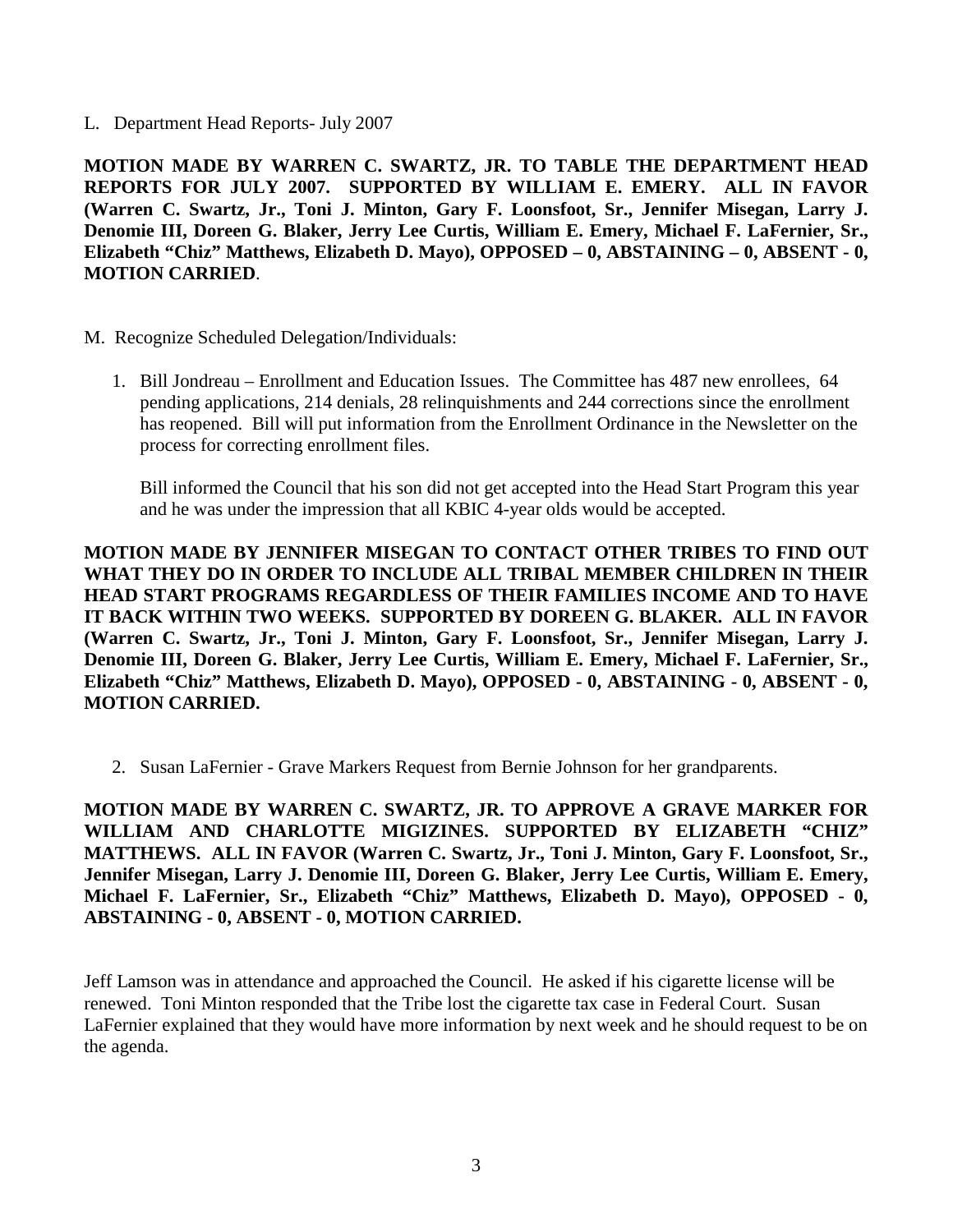## N. New Business:

1. Jennifer Misegan/Doreen Blaker –  $1<sup>st</sup>$  Reading of the Child Support & Paternity Ordinance 2007-003 Title Seven – Domestic Relations.

**MOTION MADE BY DOREEN G. BLAKER TO INTRODUCE THE CHILD SUPPORT AND PATERNITY ORDINANCE 2007-003. SUPPORTED BY TONI J. MINTON. ALL IN FAVOR (Warren C. Swartz, Jr., Toni J. Minton, Gary F. Loonsfoot, Sr., Jennifer Misegan, Larry J. Denomie III, Doreen G. Blaker, Jerry Lee Curtis, William E. Emery, Michael F. LaFernier, Sr., Elizabeth "Chiz" Matthews, Elizabeth D. Mayo), OPPOSED - 0, ABSTAINING - 0, ABSENT - 0, MOTION CARRIED.**

**MOTION MADE BY DOREEN G. BLAKER TO WAIVE THE 1ST READING OF THE CHILD SUPPORT AND PATERNITY ORDINANCE 2007-003 DUE TO THE LENGTH, BEING OVER 40 PAGES LONG. SUPPORTED BY TONI J. MINTON. ALL IN FAVOR (Warren C. Swartz, Jr., Toni J. Minton, Gary F. Loonsfoot, Sr., Jennifer Misegan, Larry J. Denomie III, Doreen G. Blaker, Jerry Lee Curtis, William E. Emery, Michael F. LaFernier, Sr., Elizabeth "Chiz" Matthews, Elizabeth D. Mayo), OPPOSED - 0, ABSTAINING - 0, ABSENT - 0, MOTION CARRIED.**

The Council set the date for the  $2<sup>nd</sup>$  Reading of the ordinance for September 27, 2007 for public comment. Peggy Minton will distribute copies to the public.

- O. Closed Session:
	- 1. John Baker, Attorney

**MOTION MADE BY ELIZABETH "CHIZ" MATTHEWS TO GO INTO CLOSED SESSION AT 10:50 A.M. SUPPORTED BY WILLIAM E. EMERY. TEN IN FAVOR (Warren C. Swartz, Jr., Toni J. Minton, Gary F. Loonsfoot, Sr., Jennifer Misegan, Larry J. Denomie III, Doreen G. Blaker, Jerry Lee Curtis, William E. Emery, Michael F. LaFernier, Sr., Elizabeth "Chiz" Matthews), ONE OPPOSED (Elizabeth D. Mayo), ABSTAINING - 0, ABSENT - 0, MOTION CARRIED.**

Break: 10:51 – 11:00 a.m.

**MOTION MADE BY WARREN C. SWARTZ, JR. TO GO INTO OPEN SESSION AT 11:33 A.M. SUPPORTED BY WILLIAM E. EMERY. ALL IN FAVOR (Warren C. Swartz, Jr., Toni J. Minton, Gary F. Loonsfoot, Sr., Jennifer Misegan, Larry J. Denomie III, Doreen G. Blaker, Jerry Lee Curtis, William E. Emery, Michael F. LaFernier, Sr., Elizabeth "Chiz" Matthews, Elizabeth D. Mayo), OPPOSED - 0, ABSTAINING - 0, ABSENT - 0, MOTION CARRIED.**